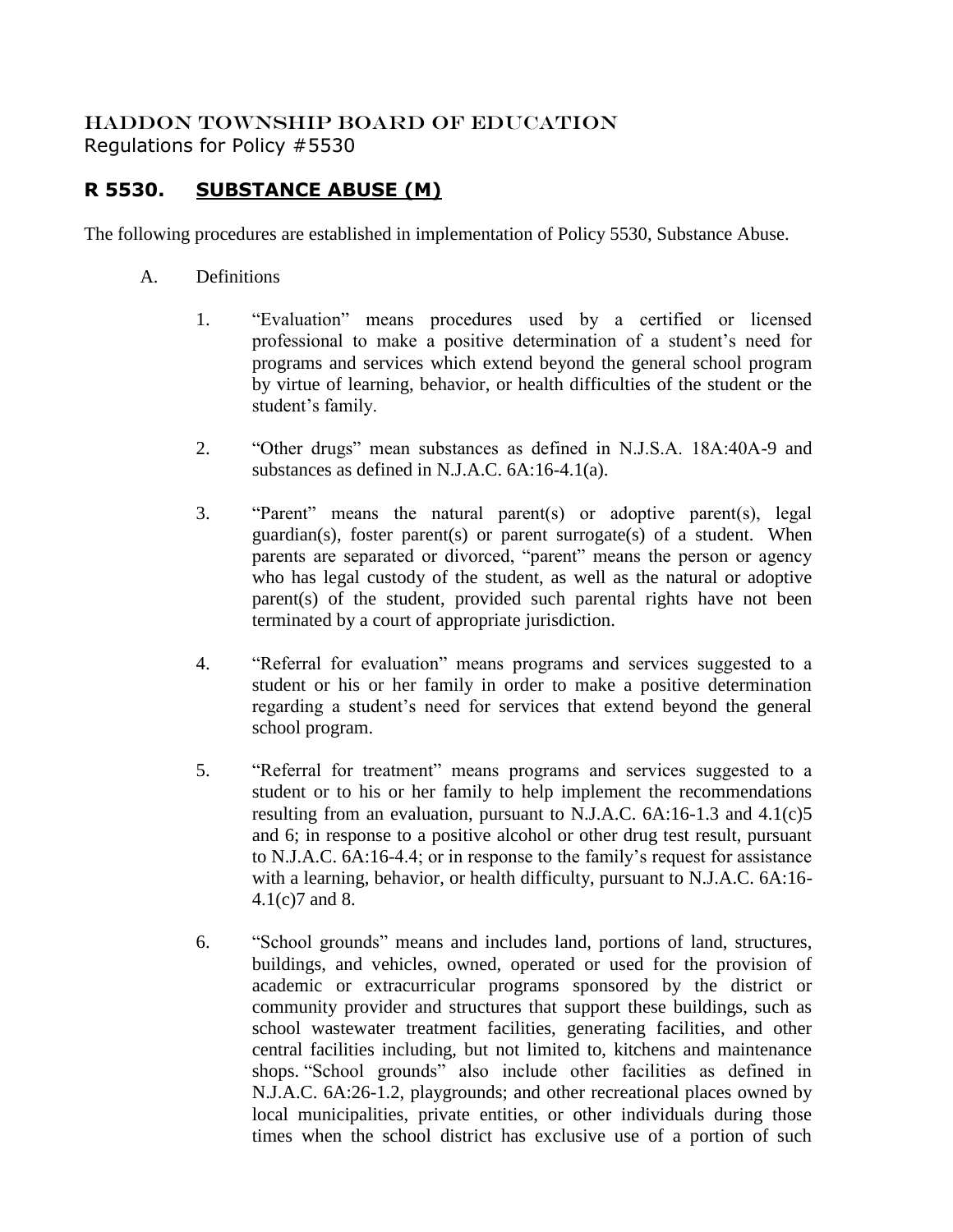land. "School grounds" also includes athletic stadiums; swimming pools; any associated structures or related equipment tied to such facilities including, but not limited to, grandstands; greenhouses; garages; facilities used for non-instructional or non-educational purposes; and any structure, building, or facility used solely for school administration as defined in N.J.A.C. 6A:26-1.2.

- 7. "Substance" as defined in N.J.S.A. 18A:40A-9 and N.J.A.C. 6A:16-4.1(a) means alcoholic beverages, controlled dangerous substances, including anabolic steroids as defined at N.J.S.A. 24:21-2 and N.J.S.A. 2C:35-2, any chemical or chemical compound which releases vapors or fumes causing a condition of intoxication, inebriation, excitement, stupefaction, or dulling of the brain or nervous system, including, but not limited to, glue containing a solvent having the property of releasing toxic vapors or fumes as defined at N.J.S.A. 2C:35-10.4, and over-the-counter and prescription medications that are improperly used to cause intoxication, inebriation, excitement, stupefaction, or dulling of the brain or nervous system.
- 8. "Substance abuse" means the consumption or use of any substance for purposes other than for the treatment of sickness or injury as prescribed or administered by a person duly authorized by law to treat sick and injured human beings.
- 9. "Under the influence" of substances means that the student is observed in the use of a substance or exhibits physical and/or behavioral characteristics that indicate the immediate use of a substance.
- B. Discipline
	- 1. Any violation of Board rules prohibiting the use, possession, and/or distribution of a substance is a serious offense, and the student who violates a substance abuse rule will be disciplined accordingly. Repeated violations are more severe offenses and warrant stricter disciplinary measures. Students who violate the substance abuse rules will be disciplined as follows:
		- a. First offense:

b. Second offense: \_\_\_\_\_\_\_\_\_\_\_\_\_\_\_\_\_\_\_\_\_

\_\_\_\_\_\_\_\_\_\_\_\_\_\_\_\_\_\_\_\_\_\_\_\_\_\_\_\_\_\_\_\_\_\_

\_\_\_\_\_\_\_\_\_\_\_\_\_\_\_\_\_\_\_\_\_\_\_\_\_\_\_\_\_\_\_\_\_\_\_

\_\_\_\_\_\_\_\_\_\_\_\_\_\_\_\_\_\_\_\_\_\_\_\_\_\_\_\_\_\_\_\_\_\_\_

c. Third offense: \_\_\_\_\_\_\_\_\_\_\_\_\_\_\_\_\_\_\_\_\_\_\_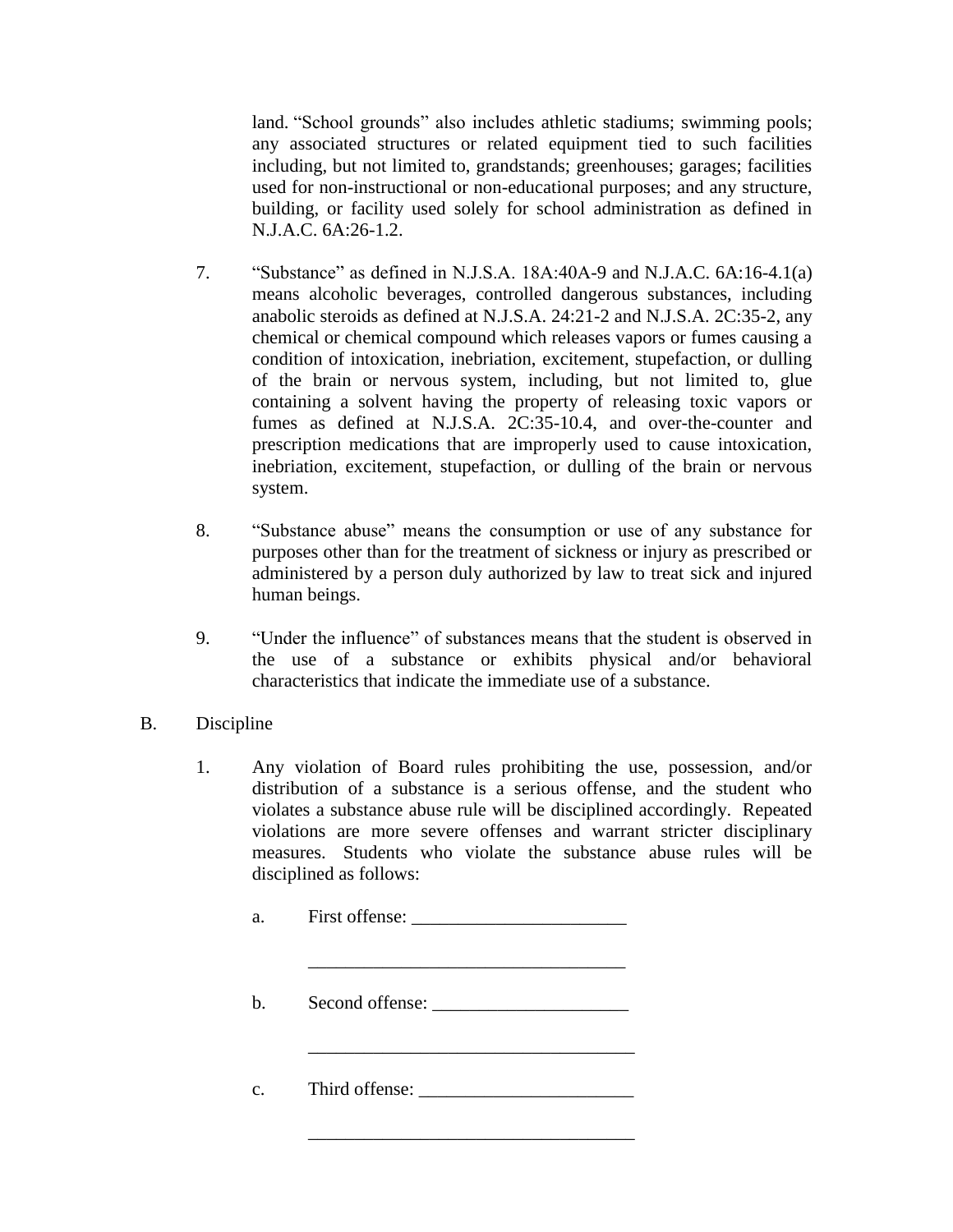2. In accordance with N.J.A.C. 6A:16-4.1(c), the following disciplinary action will be taken in the event the student does not follow through on the recommendations of an evaluation for alcohol or other drug abuse and related behaviors:

| a.          |  |
|-------------|--|
| b.          |  |
| $c_{\cdot}$ |  |

C. Intervention, Referral for Evaluation, and Referral for Treatment Services

\_\_\_\_\_\_\_\_\_\_\_\_\_\_\_\_\_\_\_\_\_\_\_\_\_\_\_\_\_\_\_\_\_\_\_\_\_

- 1. The provision of intervention, referral for evaluation, and referral for treatment services for students who are affected by alcohol or other drug use.
	- a. The intervention, referral for evaluation, and referral for treatment services shall be provided by an individual who holds the educational services certificate with the student assistance coordinator endorsement issued by the New Jersey State Board of Examiners, or by an individual who holds one of the following educational services certificate endorsements: school nurse; school nurse/non-instructional; school psychologist; school counselor; school social worker; or student personnel services and is trained in alcohol and other drug abuse intervention, assessment, referral for evaluation, and referral for treatment skills.
	- b. The intervention, referral for evaluation, and referral for treatment services shall include one or more of the following:
		- (1) Provisions for a program of instruction, counseling, and related services provided by the district Board of Education while a student receives medical treatment for a diagnosed alcohol or other drug dependency problem;
		- (2) Referral to a community agency, as defined in N.J.A.C. 6A:16-4.1(b), out-of-State agencies licensed by the appropriate State regulatory agency for alcohol and other drug services, or private practitioners authorized by the appropriate drug and alcohol licensing board;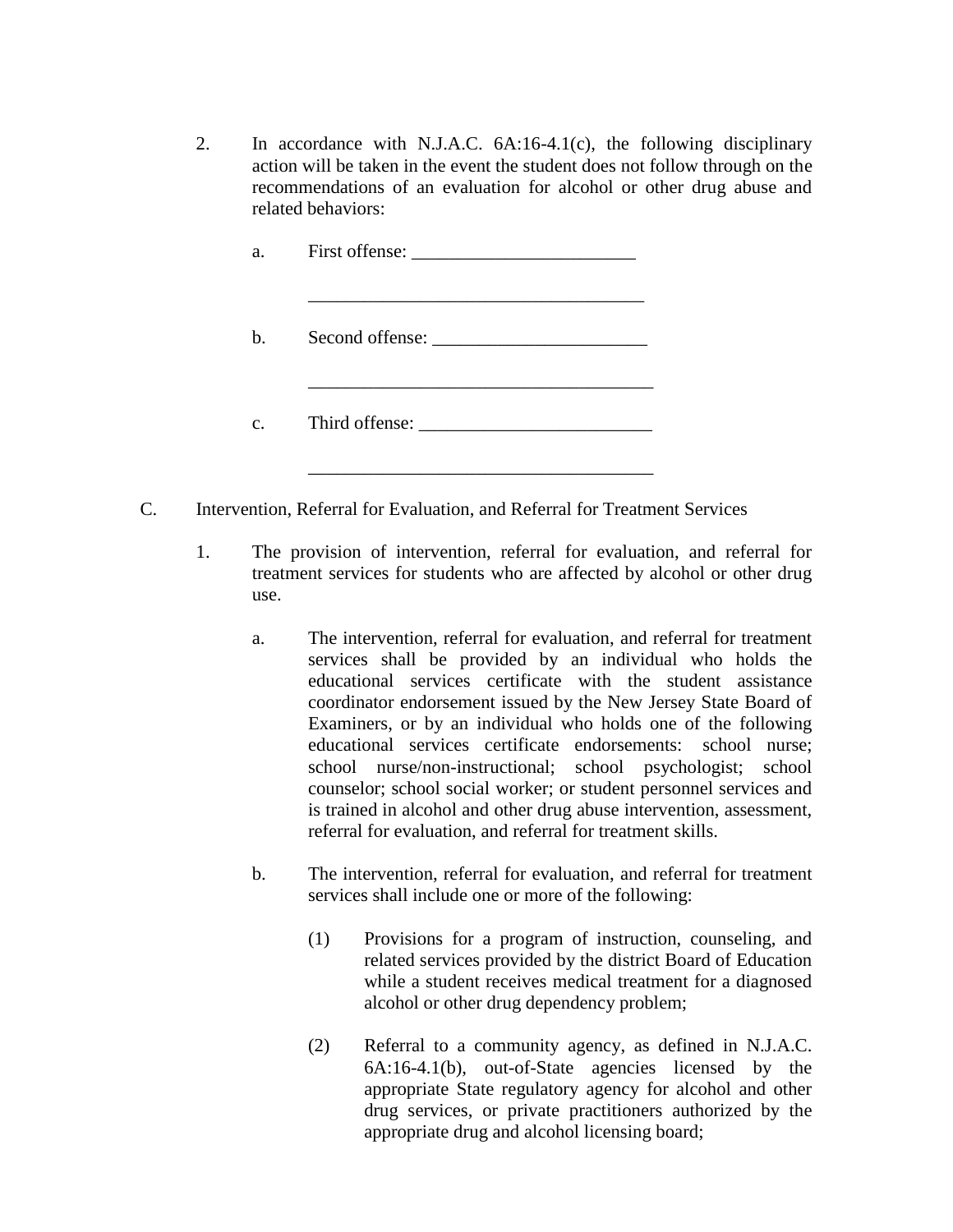- (3) Provisions for support services for students who are in, or returning from, medical treatment for alcohol and other drug dependency; or
- (4) A special class, course or educational program designed to meet the needs of students with alcohol or other drug use problems.
- D. Reporting, Notification, and Examination Procedures
	- 1. Students Suspected of Using Anabolic Steroids N.J.A.C. 6A:16-4.3(b)
		- a. Whenever a teaching staff member, certified or non-certified school nurse, or other educational personnel has reason to believe that a student has used or may be using anabolic steroids, the person shall report the matter as soon as possible to the Principal or, in the Principal's absence, to a person designated by the Principal and either the certified or non-certified school nurse, the school physician, or the student assistance coordinator.
		- b. In response to a report of suspected anabolic steroid use, including instances when a report is made to law enforcement, the Principal or designee shall immediately notify the student's parent and the Superintendent. The Principal or designee shall arrange for an examination of the student by a physician licensed to practice medicine or osteopathy selected by the parent.
			- (1) If the physician chosen by the parent is not available to perform the examination, the examination shall be conducted by the school physician or other physician identified by the Principal.
			- (2) The student shall be examined as soon as possible for the purpose of determining whether the student has been using anabolic steroids.
		- c. The Superintendent or designee may disclose to law enforcement authorities the identity of a student suspected to have used or to be using anabolic steroids.
			- (1) The Superintendent or designee shall disclose to law enforcement authorities the identity of a student reasonably believed to be in possession of anabolic steroids or related paraphernalia or a student reasonably believed to be involved or implicated in distribution activities involving anabolic steroids.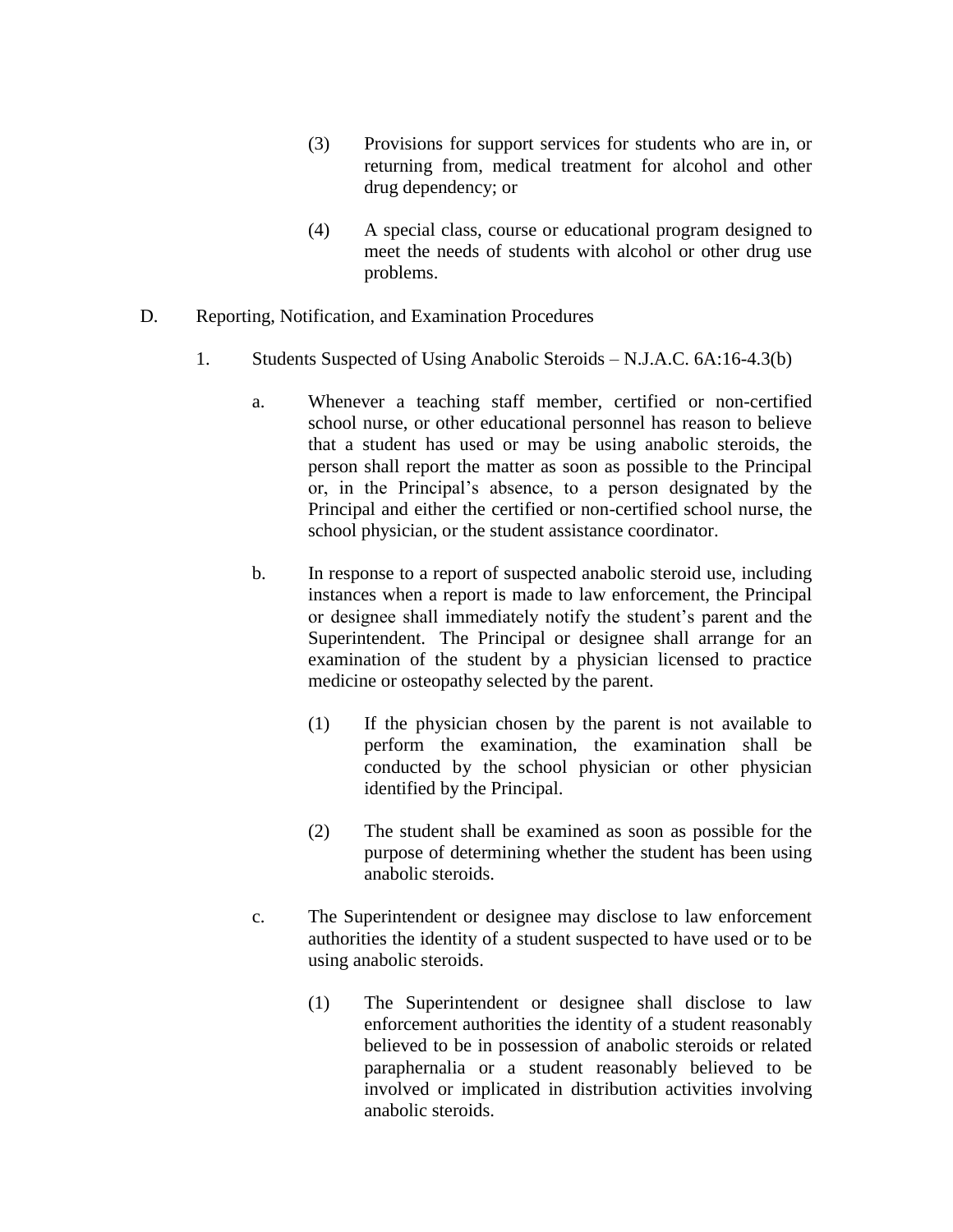- d. The examining physician shall provide to the parent, Principal, and Superintendent a written report of the examination.
- e. If it is determined the student has used anabolic steroids, an individual who holds the Educational Services Certificate with the student assistance coordinator endorsement issued by the New Jersey State Board of Examiners or an individual who holds one of the following educational services certificate endorsements: school nurse, school nurse/non-instructional, school psychologist, school counselor, school social worker, or student personnel services and is trained to assess alcohol and other drug abuse shall interview the student and others, as necessary, for the purpose of determining the extent of the student's involvement with and use of anabolic steroids and the possible need for referral for treatment.
	- (1) To make this determination, the school staff member(s) identified above may conduct a reasonable investigation, which may include interviews with the student's teachers and parents and consultation with experts in student alcohol or other drug abuse.
- f. If results of a referral for evaluation positively determine the student's involvement with and use of anabolic steroids represents a danger to the student's health and well-being, the school staff member(s) identified in D.1.e. above who is trained to assess alcohol and other drug abuse shall initiate a referral for treatment to appropriate community agencies as defined in N.J.A.C. 6A:16- 4.1(b), to out-of-State agencies licensed by the appropriate State regulatory agency for alcohol and other drug services, or to private practitioners certified by the appropriate drug and alcohol licensing board.
- 2. Students Suspected of Being Under the Influence of Alcohol or Other Drugs Other Than Anabolic Steroids – N.J.A.C. 6A:16-4.3(a)
	- a. Any educational staff member or other professional to whom it appears that a student may be currently under the influence of alcohol or other drugs on school grounds shall report the matter as soon as possible to the Principal or, in his or her absence, to his or her designee and either the certified school nurse, non-certified school nurse, school physician, or student assistance coordinator, pursuant to N.J.S.A. 18A:40A-12.
		- (1) In instances where the Principal and either the certified school nurse, non-certified school nurse, school physician or the student assistance coordinator are not in attendance,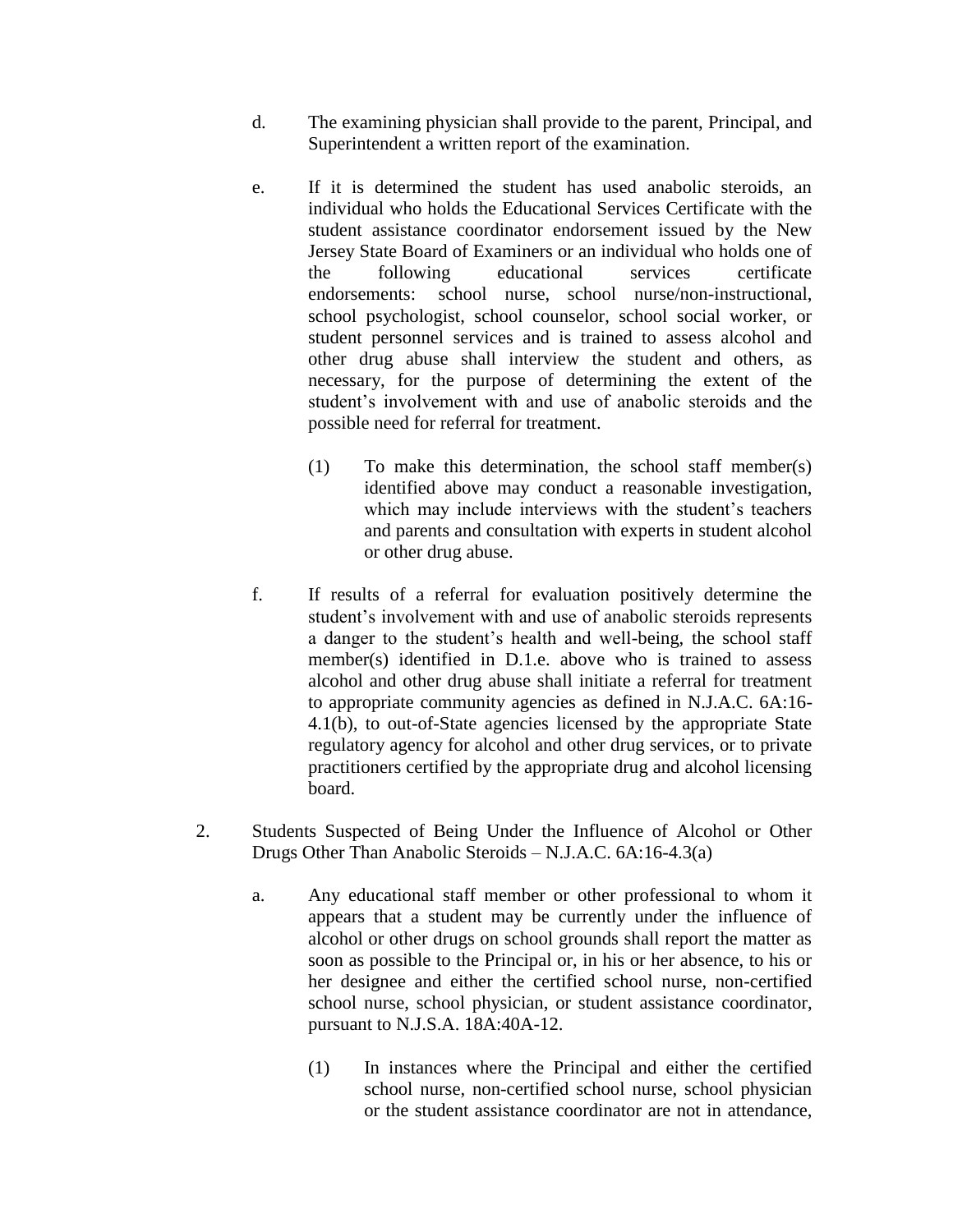the staff member responsible for the school function shall be immediately notified.

- (2) The referring staff member shall file with the Principal a report describing the incident. The form shall include all information necessary for a complete, accurate reporting on the Student Safety Data System (SSDS) according to N.J.S.A. 18A:17-46 and N.J.A.C. 6A:16-5.3.
- b. In response to every report by an educational staff member or other professional of suspected student alcohol or other drug use, including instances when a report is made to law enforcement, the Principal or designee shall:
	- (1) Immediately notify the student's parent and the Superintendent or designee;
	- (2) Arrange for an immediate medical examination of the student for the purposes of providing appropriate health care and for determining whether the student is under the influence of alcohol or other drugs, other than anabolic steroids; and
	- (3) Any substance screening conducted by the school nurse and/or other staff is not a substitute for the required medical examination required in N.J.S.A. 18A:40A-12.
- c. The Superintendent or designee may disclose to law enforcement authorities the identity of a student suspected to be under the influence of alcohol or other drugs.
	- (1) The Superintendent or designee shall disclose to law enforcement authorities the identity of a student reasonably believed to be in possession of a controlled dangerous substance or related paraphernalia or a student reasonably believed to be involved or implicated in distribution activities regarding controlled dangerous substances.
- d. The medical examination shall be performed by a physician licensed to practice medicine or osteopathy who is selected by the parent.
	- (1) The parent will be provided, in writing, the minimum requirements for the immediate medical examination, which will include, but not be limited to, the substances to be tested by the physician, the cut-off levels of each substance to be tested, the time period the immediate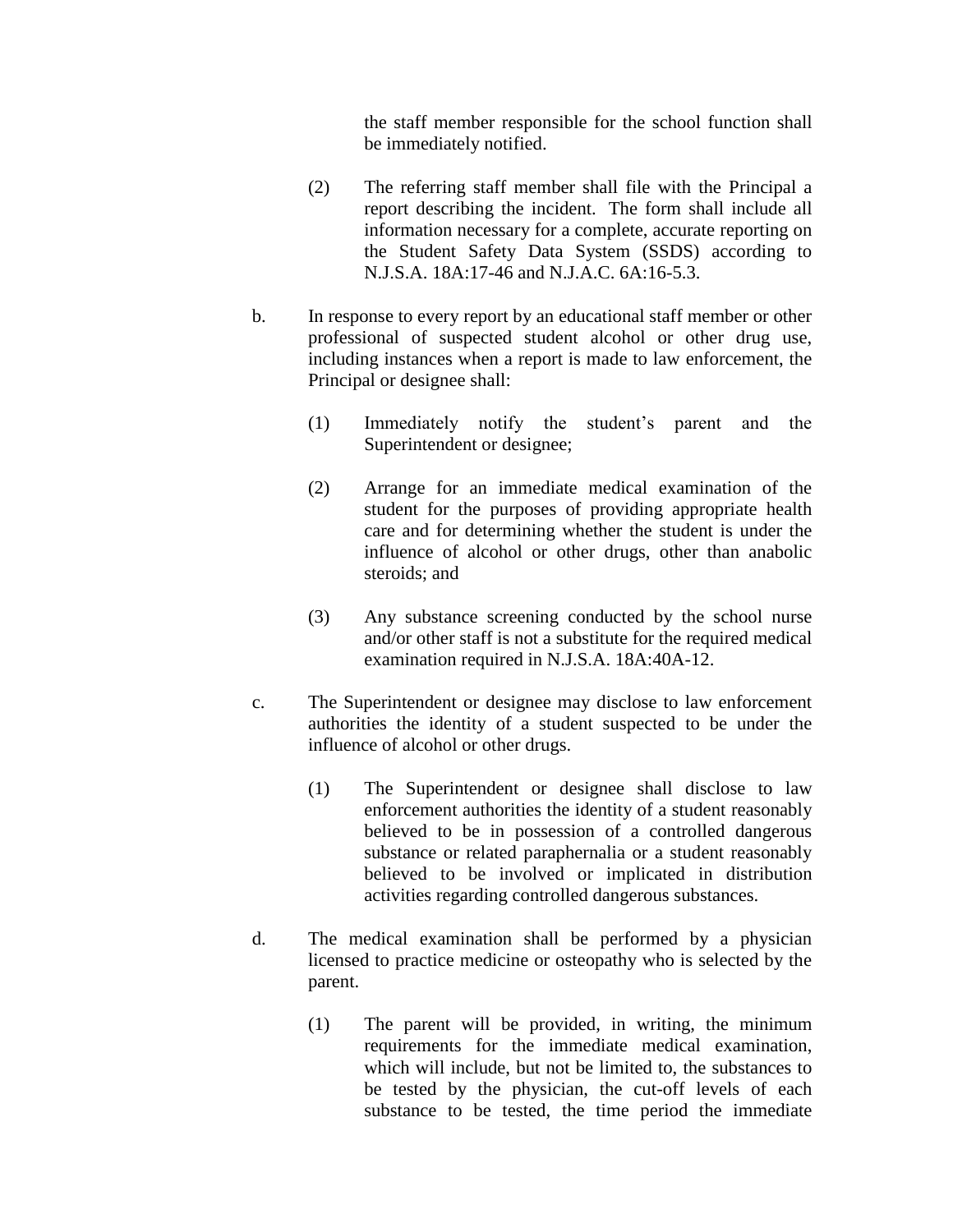medical examination must be conducted, and any other requirements of the examination.

- (2) The examination shall be at the expense of the parent and not the district Board of Education.
- e. If the physician chosen by the parent is not immediately available, the medical examination shall be conducted by the school physician.
	- (1) If the school physician is not available, the student shall be accompanied by a member of the school staff designated by the Principal to the emergency room of the nearest hospital for examination.
	- (2) The student's parent, if available, shall also accompany the student.
	- (3) When the medical examination is conducted by the school physician or a physician at the emergency room of the nearest hospital, the examination shall be at the expense of the district Board of Education.
- f. The Board of Education will have a plan in place for the appropriate supervision of the student:
	- (1) While waiting for a parent to take the student to the physician selected by the parent, or while the student is waiting for and receiving the medical examination by the school physician or the physician in an emergency room; and
	- (2) Provisions will be made for the appropriate care of the student while awaiting the results of the medical examination.
- g. A written report of the medical examination of the student shall be furnished to the student's parent, the Principal, and the Superintendent of Schools by the examining physician within twenty-four hours of the referral of the student for suspected alcohol or other drug use.
	- (1) The school district, in cooperation with the school physician or medical professionals licensed to practice medicine or osteopathy, shall establish minimum requirements for the medical report. The minimum requirements for the examination will be periodically reviewed and updated as needed.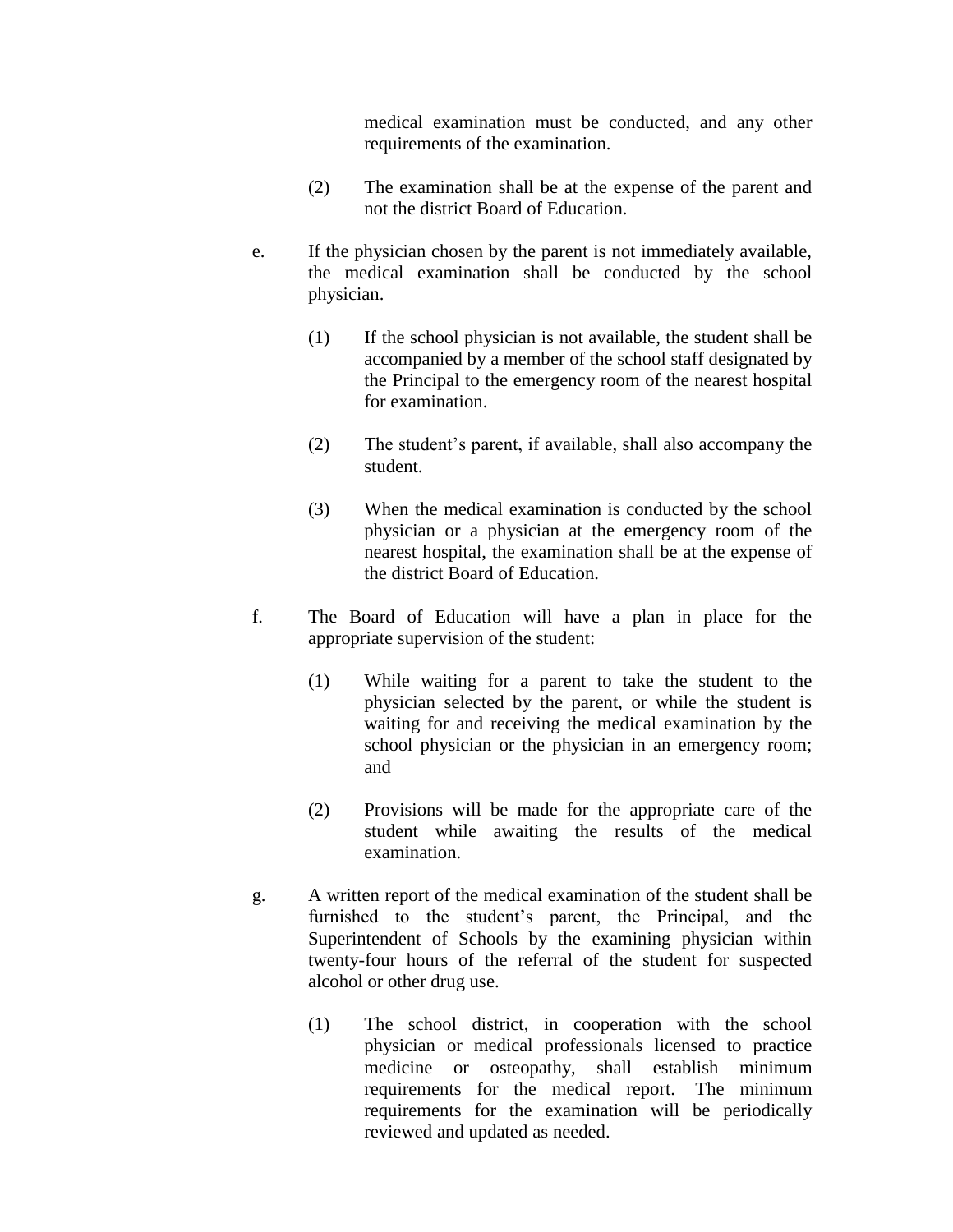- (2) The report's findings shall verify whether the student's alcohol or other drug use interferes with his or her physical and mental ability to perform in school.
- h. When the medical examination is performed by a physician other than the school physician or at the emergency room of the nearest hospital, the school district will require the parent to verify within twenty-four hours of the notification that the student is suspected of alcohol or other drug use that a medical examination was performed in compliance with this Policy.
	- (1) The verification shall include, at a minimum, the signature, printed name, address, and phone number of the examining physician, the date and time of the medical examination, and the date by which the report required in this Policy will be provided.
	- (2) Refusal or failure by a parent to comply with this requirement shall be treated as a policy violation and handled in accordance with N.J.A.C. 6A:16-4.3(d).
- i. If the written report of the medical examination is not submitted to the parent, Principal, and Superintendent within twenty-four hours of the referral of the student for suspected alcohol or other drug use, the student shall be allowed to return to school until such time as a positive determination of alcohol or other drug use is received from the examining physician, unless the student was also removed for violating the Code of Student Conduct.
- j. If the written report of the medical examination verifies that alcohol or other drugs do not interfere with the student's physical and mental ability to perform in school, the student will be immediately returned to school.
- k. If there is a positive determination from the medical examination, indicating the student's alcohol or other drug use interferes with his or her physical or mental ability to perform in school:
	- (1) The student will be returned as soon as possible to the care of the parent;
	- (2) Attendance at school shall not resume until a written report has been submitted to the parent, the Principal, and Superintendent from a physician licensed to practice medicine or osteopathy who has examined the student to determine whether alcohol or other drug use interferes with his or her physical or mental ability to perform in school.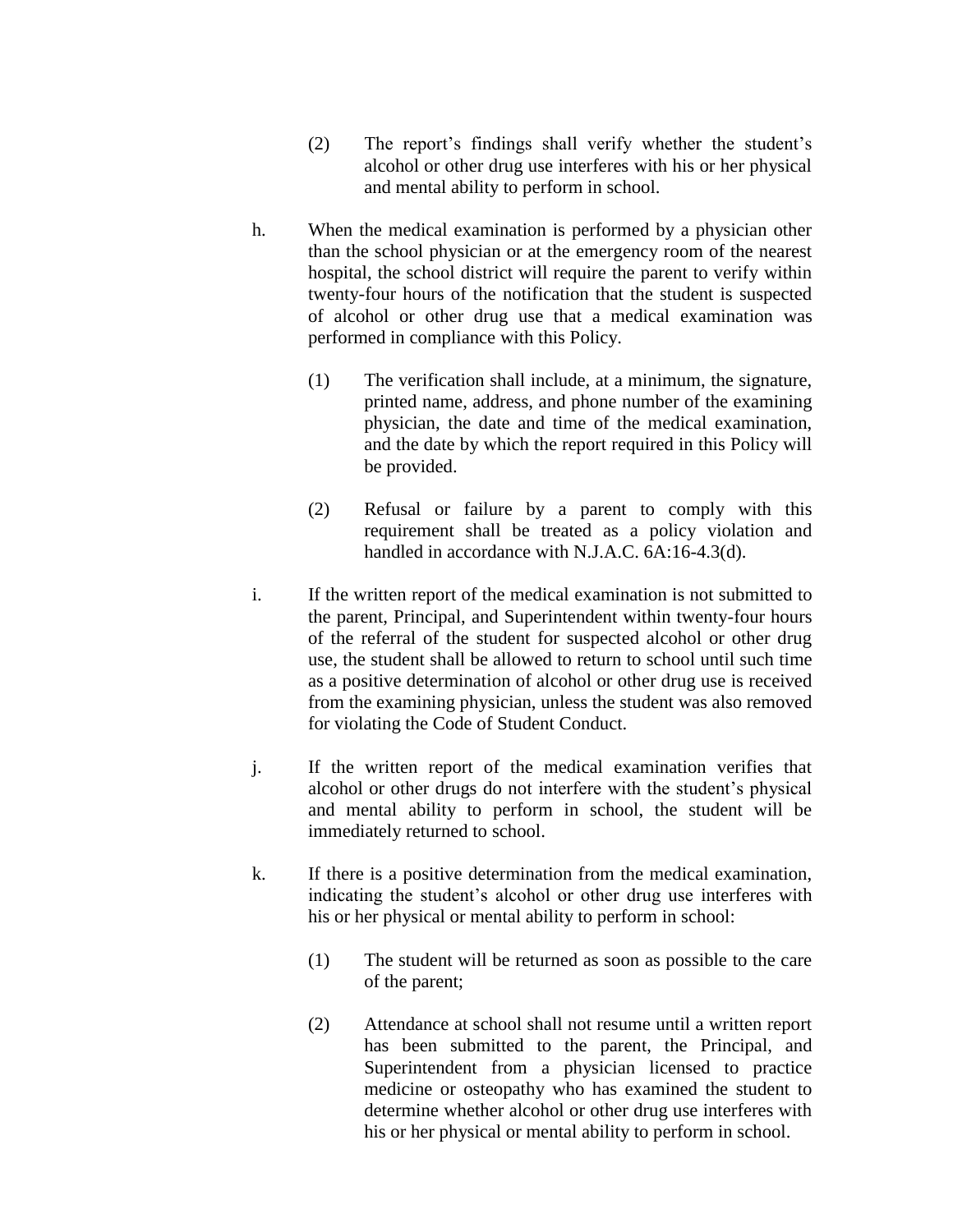- (a) The report shall verify that the student's alcohol or other drug use no longer interferes with the student's physical and mental ability to perform in school.
- (3) Removal of a student with a disability shall be made in accordance with N.J.A.C. 6A:14.
- l. While the student is home because of the medical examination or after the student returns to school, an individual who holds the Educational Services Certificate with the student assistance coordinator endorsement issued by the New Jersey State Board of Examiners or an individual who holds one of the following Educational Services Certificate endorsements: school nurse, school nurse/non-instructional, school psychologist, school counselor, school social worker, or student personnel services and is trained to assess alcohol and other drug abuse shall:
	- (1) Conduct an alcohol and other drug assessment of the student and a reasonable investigation of the situation, which may include interviews with the student's teachers and parents and consultation with experts in student alcohol or other drug abuse, for the purpose of making a preliminary determination of the student's need for educational programs, supportive services, or treatment that extend beyond the general school program by virtue of the student's use of alcohol or other drugs.
		- (a) The findings of the assessment alone shall not prevent a student from attending school; and
	- (2) Cooperate with community agencies as defined in N.J.A.C. 6A:16-4.1(b) and juvenile justice officials in providing evaluation, referral, and continuity of care for alcohol or other drug abuse treatment.
- m. While the student is at home because of the medical examination or after his or her return to school, the Principal or Superintendent may recommend or require alcohol and other drug assessment of the student or evaluation by appropriately certified or licensed professionals to make a positive determination of a student's need for programs and services that extend beyond the general school program, as necessary.
	- (1) The findings of these additional evaluations alone shall not be used to prevent a student from attending school.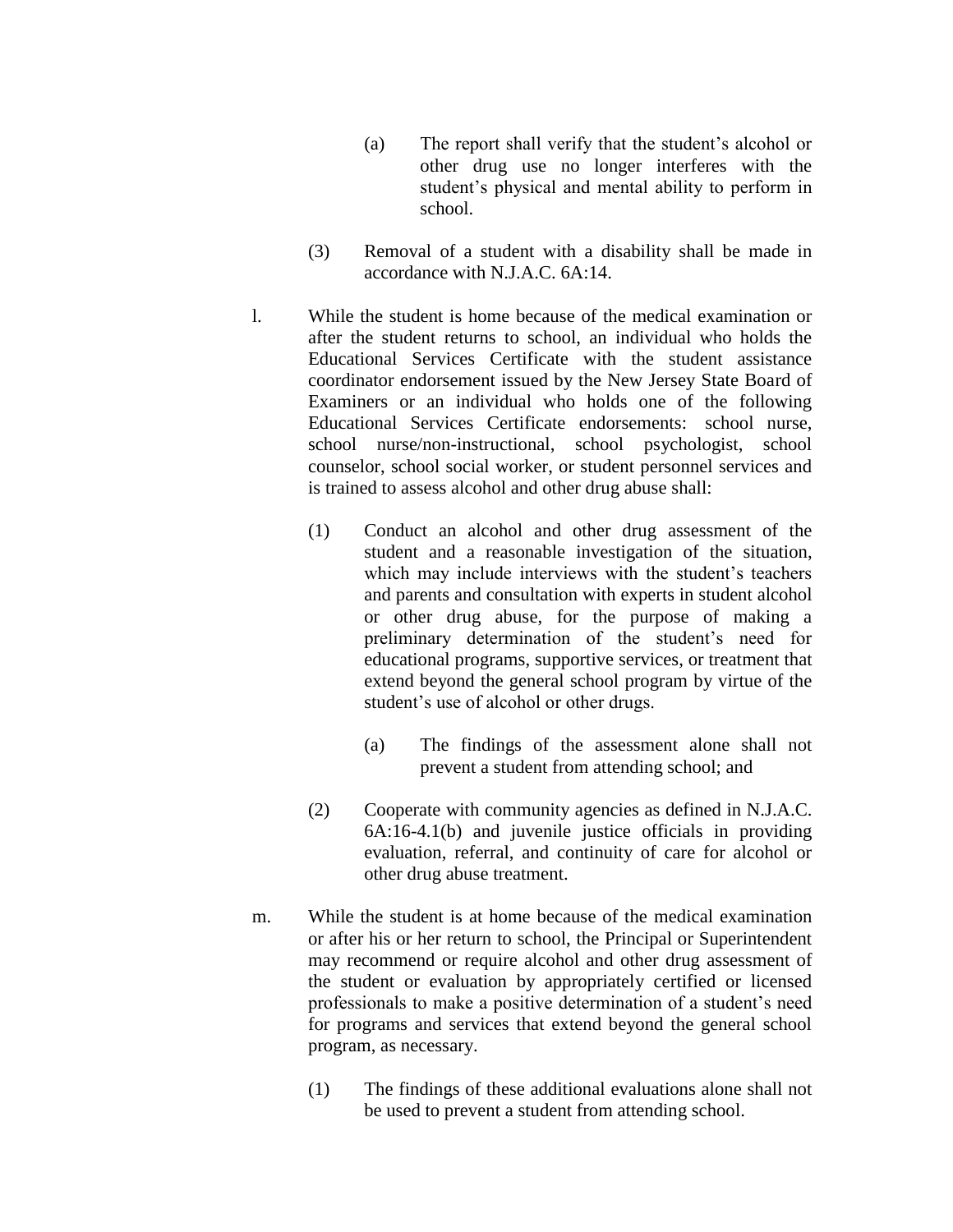- n. If at any time it is determined that the student's use of alcohol or other drugs presents a danger to the student's health and wellbeing, an individual who holds the Educational Services Certificate with the student assistance coordinator endorsement issued by the New Jersey State Board of Examiners or an individual who holds one of the following Educational Services Certificate endorsements: school nurse, school nurse/non-instructional, school psychologist, school counselor, school social worker, or student personnel services and is trained in alcohol and other drug abuse treatment referral shall initiate a referral for alcohol or other drug abuse treatment.
- E. Handling of Alcohol or Other Drugs
	- 1. A student's person, effects, or school storage places may be searched for substances in accordance with Board Policy and applicable laws regarding searches in schools.
	- 2. A school employee who seizes or discovers a substance, or an item believed to be a substance or drug paraphernalia, shall immediately notify and turn it over to the Principal or designee.
		- a. The Principal or designee shall immediately notify the Superintendent or designee who in turn shall notify the County Prosecutor or other law enforcement official designated by the County Prosecutor to receive such information.
		- b. In accordance with the provisions of N.J.A.C. 6A:16-6.4(a), the school employee, Principal or designee shall safeguard the alcohol, other drug, or paraphernalia against further destruction and shall secure the alcohol, other drug, or paraphernalia until it can be turned over to the County Prosecutor or designee.
		- c. The Principal or designee shall provide to the County Prosecutor or designee all information concerning the manner in which the alcohol, other drug, or paraphernalia was discovered or seized, including:
			- (1) The identity of all persons who had custody of the substance or paraphernalia following its discovery or seizure; and
			- (2) The identity of the student believed to have been in possession of the substance or paraphernalia.
		- d. The Principal or designee shall not disclose the identity of a student who voluntarily and on his or her own initiative turned over the alcohol, other drug, or paraphernalia to a school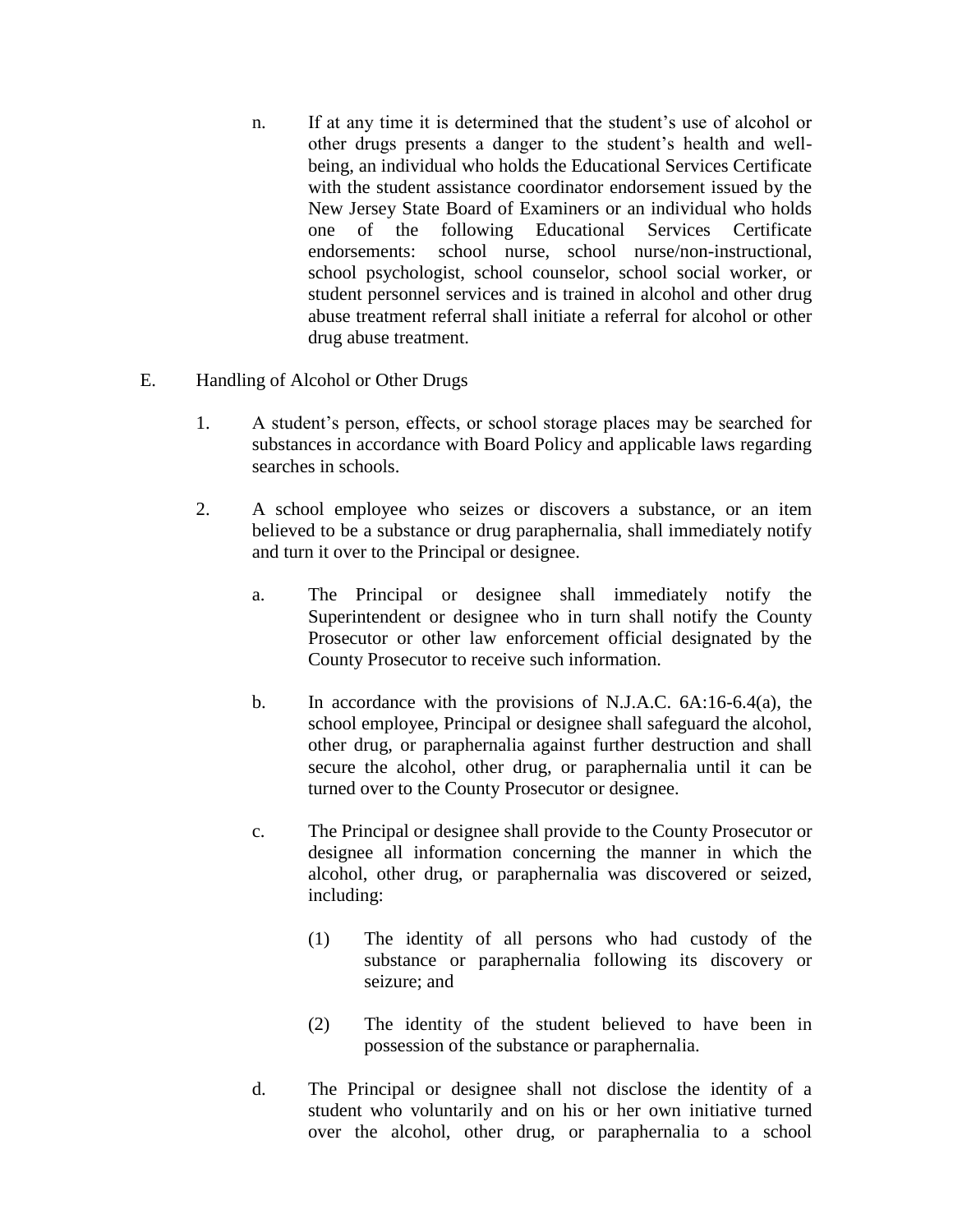employee, provided there is reason to believe the student was involved with the alcohol, other drug, or paraphernalia for the purpose of personal use and not distribution activities, and further provided the student agrees to participate in an appropriate treatment or counseling program.

- (1) For the purposes of N.J.A.C. 6A:16-6.4, an admission by a student in response to questioning initiated by the Principal or teaching staff member, or following the discovery by the Principal or teaching staff member of a controlled dangerous substance, including anabolic steroids, or drug paraphernalia shall not constitute a voluntary, self-initiated request for counseling and treatment.
- F. Reporting Students to Law Enforcement Agencies
	- 1. Subject to N.J.A.C. 6A:16-6.5, any staff member who, in the course of his or her employment, has reason to believe that a student has unlawfully possessed or in any way been involved in the distribution of a controlled dangerous substance, including anabolic steroids, or drug paraphernalia shall report the matter as soon as possible to the Principal or, in the absence of the Principal, to the staff member responsible at the time of the alleged violation.
	- 2. Either the Principal or the responsible staff member shall notify the Superintendent, who in turn shall notify as soon as possible the County Prosecutor or other law enforcement official designated by the County Prosecutor to receive such information.
	- 3. The Superintendent or designee shall provide to the County Prosecutor or designee all known information concerning the matter, including the identity of the student involved.
	- 4. The Superintendent or designee; however, shall not disclose the identity of a student who has voluntarily sought and participated in an appropriate treatment or counseling program for an alcohol or other drug abuse problem, provided the student is not reasonably believed to be involved or implicated in drug-distribution activities.
	- 5. For the purpose of N.J.A.C. 6A:16-6.3, an admission by a student in response to questioning initiated by the Principal or teaching staff member, or following the discovery by the Principal or teaching staff member of a controlled dangerous substance, including anabolic steroids, or drug paraphernalia, shall not constitute a voluntary, self-initiated request for counseling and treatment.
	- 6. The Superintendent or designee may disclose to law enforcement authorities the identity of a student suspected to be under the influence of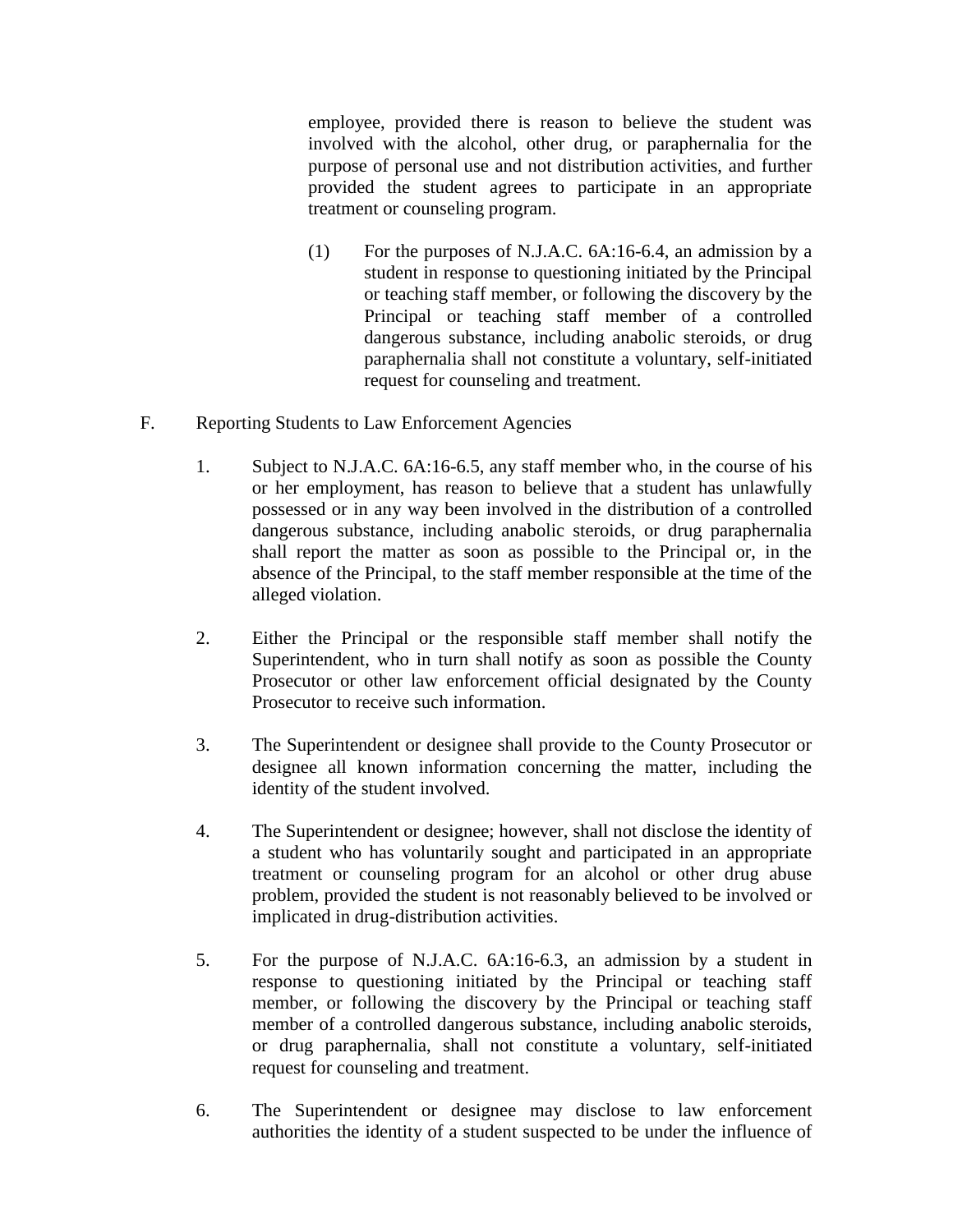alcohol and/or controlled dangerous substances, pursuant to N.J.A.C.  $6A:16-4.3(a)$ , or a student suspected to have used or who may be using anabolic steroids, pursuant to N.J.A.C. 6A:16-4.3(b), and who is referred for a medical examination, pursuant to N.J.A.C. 6A:16-4.3(a) or (b), as appropriate, for the purposes of providing appropriate health care for the student and for determining whether the student is under the influence of alcohol or other drugs or has been using anabolic steroids. The Superintendent or designee shall disclose to law enforcement authorities the identity of a student reasonably believed to be in possession of a controlled dangerous substance or related paraphernalia or a student reasonably believed to be involved or implicated in distribution activities regarding controlled dangerous substances.

- 7. Law enforcement authorities shall not be notified of the findings if a student's alcohol or other drug test, pursuant to N.J.A.C. 6A:16-4.3(a)3i and N.J.A.C. 6A:16-4.3(b)3i and N.J.A.C. 6A:16-4.3(a)4, was obtained as a result of the district Board of Education's voluntary random drug testing policy, pursuant to N.J.S.A. 18A:40A-22 et seq. and N.J.A.C. 6A:16-4.4.
- G. Parent Training Program/Outreach Programs
	- 1. A substance abuse training program will be offered to the parents of students enrolled in the district. The program will be offered at times and places convenient to parents and on school premises or in other suitable facilities.
	- 2. The program shall, at a minimum, provide:
		- a. A thorough and comprehensive review of the substance abuse instruction curriculum to be taught to the children of the parents during the school year, with recommendations as to the ways in which the parent may enhance, reinforce, and supplement that program;
		- b. Information on the pharmacology, physiology, psychosocial, and legal aspects of substance abuse;
		- c. Instruction to assist the parent in the identification of the symptoms and behavioral patterns that might indicate a child may be involved in substance abuse;
		- d. Information on the State, local, and community organizations which are available for the prevention, early intervention, treatment, and rehabilitation of individuals who show symptoms of substance abuse; and
		- e. A review of the Board Policy and Regulation on substance abuse with attention to the role of parents.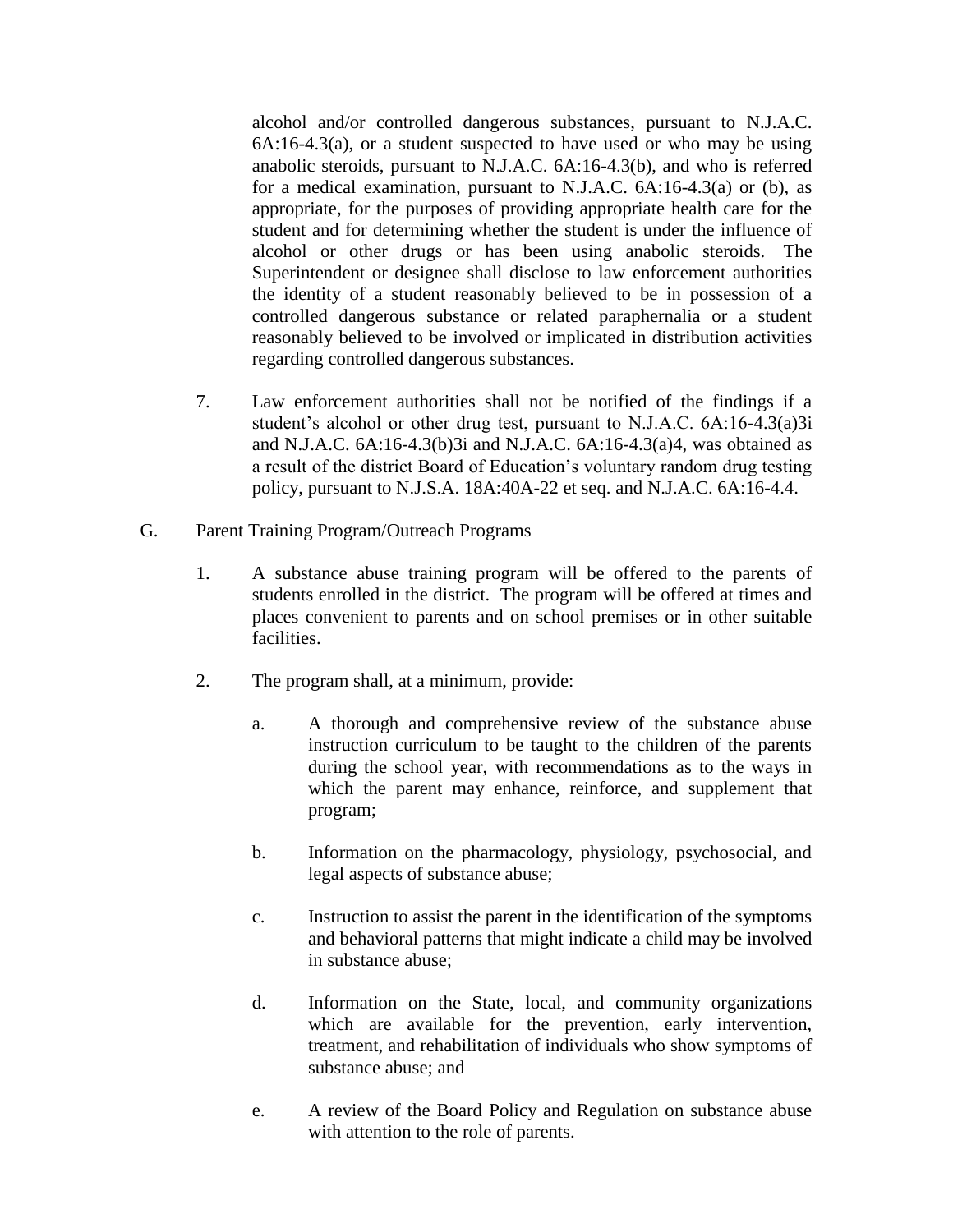- 3. The Board will establish an outreach program to provide substance abuse education for the parents of students in the district. In establishing the program, the Board shall consult with such local organizations and agencies as are recommended by the Commissioner. The Board shall insure the program is offered at times and places convenient to the parents of the district on school premises, or at other suitable facilities.
	- a. In addition to the substance abuse education program required pursuant to N.J.S.A. 18A:40A-17, the Board shall provide assistance to parents who believe that their child may be involved in substance abuse.
- H. Records and Confidentiality of Records
	- 1. Notations concerning a student's involvement with substances may be entered on his/her records, subject to N.J.A.C. 6A:32-7.1 et seq. and Policy 8330.
	- 2. Information concerning a student's involvement in a school intervention or treatment program for alcohol or other drug abuse shall be kept strictly confidential according to 42 CFR Part 2, N.J.S.A. 18A:40A-7.1 and 7.2, and N.J.A.C. 6A:16-3.2.
	- 3. If a student involved in a school-based drug and alcohol counseling program provides information during the course of a counseling session which indicates the student's parent or other person residing in the student's household is dependent upon or illegally using substances pursuant to N.J.S.A. 18A:40A-7.1 and 7.2, that information shall be kept confidential and may be disclosed only under the circumstances expressly authorized as follows:
		- a. Subject to the student's written consent, to another person or entity whom the student specifies in writing in the case of a secondary student, or to a member of the student's immediate family or the appropriate school personnel in the case of an elementary student;
		- b. Pursuant to a court order;
		- c. To a person engaged in a bona fide research purpose; except that no names or other information identifying the student or the person with respect to whose substance abuse the information was provided, shall be made available to the researcher; or
		- d. To the Division of Child Protection and Permanency (DCP&P) or to a law enforcement agency, if the information would cause a person to reasonably suspect that the student or another child may